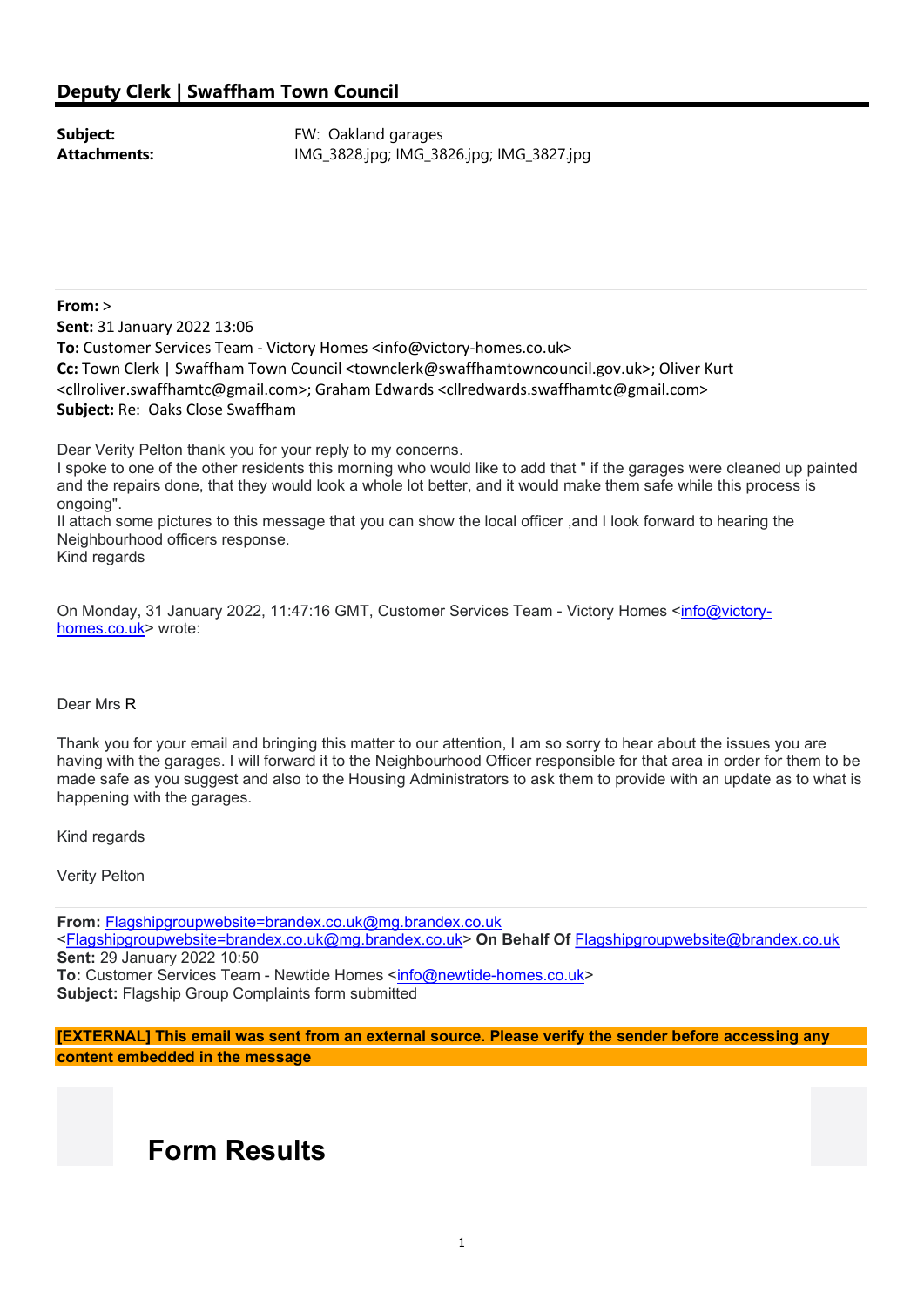Your name Your agreement reference (if applicable) Your address Oaks Close Swaffham Norfolk

Your postcode PE37 7EP

# How would you like us to contact you?

Email

#### Your email address Your phone number

### Reason for concerns/complaint

During last 2 years on Oaks close Swaffham we have had a problem with homeless putting a sofas in and sleeping In your unused garages . So flag ship Put barriers up to stop the problem . We were told several yrs ago these Garages would be demolished but its still not happened .They are deteriorating and this week a kitten got into number 12 . Someone smashed an adult size hole In the side of the garage to let the feral kitten out instead of getting flagship out to organize it safely . So we are left with a very visible hole for children or anyone to enter. I am pretty sure the roof is asbestos as well. I called Thursday 27th and a told flagship lady who said she'll get someone out immediately to block the hole. She didn't know if they are being demolished. This incident has shown that people can still get into the garages easily. The barriers around them look awful . I am glad I don't need to sell my house at the moment. . My question is what is the future will be for the garages ? Can you remove them and tidy up the area as with the barriers they look a mess ? And can you for now make it safe so children and homeless can make dens or sleep in them ,as they will only deteriorate further

### What have we done about this issue so far?

Before the latest incident they boarded up a couple and put barriers around all of them.

### Your desired outcome of complaint